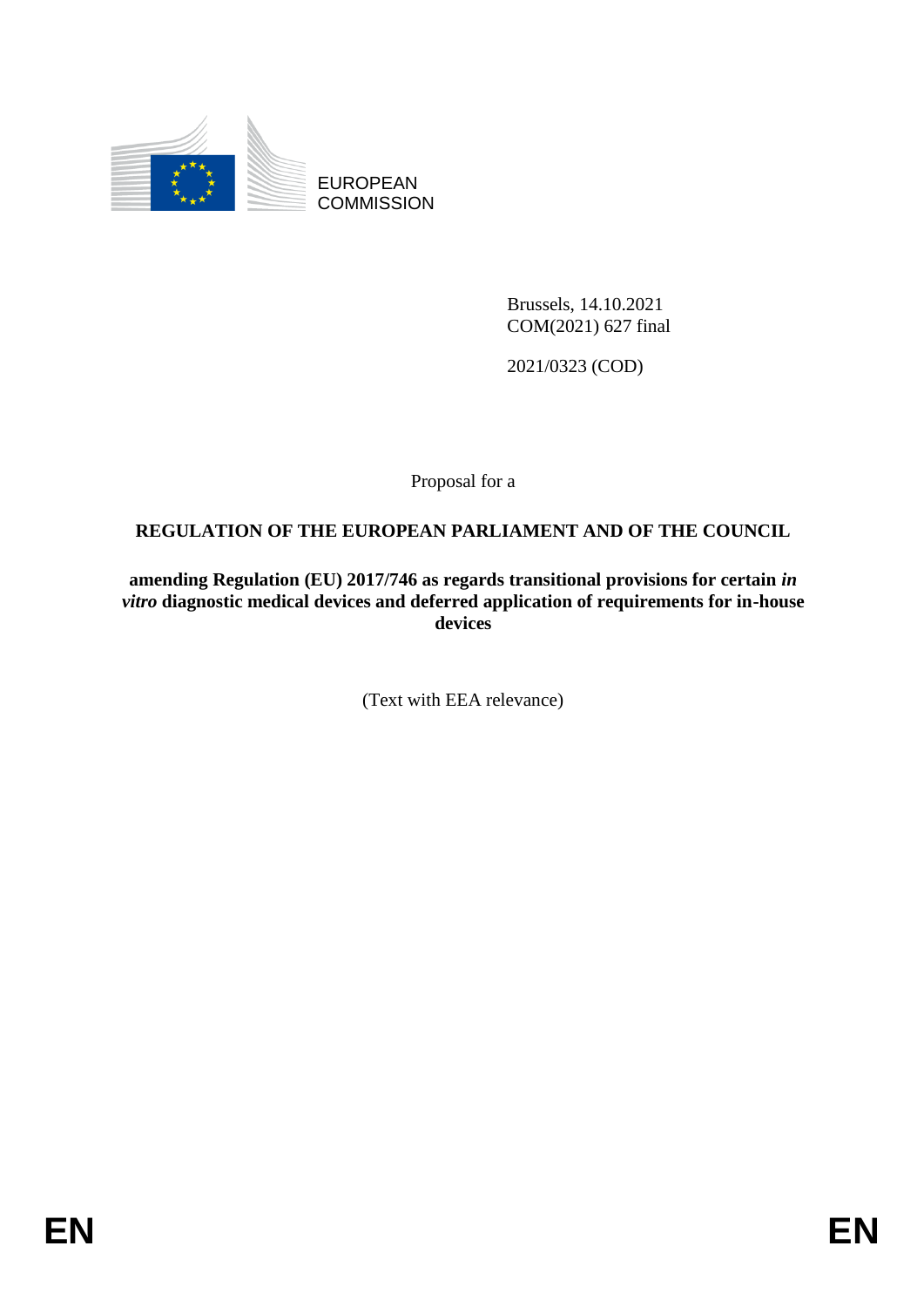# **EXPLANATORY MEMORANDUM**

#### **1. CONTEXT OF THE PROPOSAL**

### **• Reasons for and objectives of the proposal**

Regulation (EU)  $2017/746$  of the European Parliament and of the Council<sup>1</sup> establishes a new regulatory framework for *in vitro* diagnostic medical devices, such as HIV tests, pregnancy tests or SARS-CoV-2 tests. It is estimated that around 70% of clinical decisions are made using *in vitro* diagnostic medical devices<sup>2</sup>.

The new Regulation (EU) 2017/746 will replace the current Directive 98/79/EC on *in vitro* diagnostic medical devices<sup>3</sup> from 26 May 2022 and introduce substantial changes in the sector. The Regulation aims to ensure the smooth functioning of the internal market and a high level of protection of public health, patients and users, taking into account the high number of small and medium-sized enterprises (SMEs) active in this sector.

One of the main changes concerns the involvement of independent conformity assessment bodies ('notified bodies'). Currently, only a relatively small number of high-risk devices (about 8% of all *in vitro* diagnostics on the market) is subject to notified body control under Directive 98/79/EC<sup>4</sup>. Under the Regulation, around 80% of *in vitro* diagnostic medical devices will be under the control of notified bodies, the vast majority of them for the first time<sup>5</sup>. That means that manufacturers will need to apply to a notified body and obtain one or more certificates after completion of the appropriate conformity assessment procedure, before being able to place their devices on the market. On average, a conformity assessment procedure takes around 1 year, after which additional time (around 6 months) is needed to produce the devices and prepare them for release on the market, according to information provided by the medical device industry<sup>6</sup>.

Article 110 of Regulation (EU) 2017/746 contains transitional provisions for devices with a certificate issued by a notified body in accordance with Directive 98/79/EC prior to 26 May 2022. Only devices that require a notified body certificate already under Directive 98/79/EC (around 8%) will benefit from these transitional

<sup>1</sup> <sup>1</sup> Regulation (EU) 2017/746 of the European Parliament and of the Council of 5 April 2017 on *in vitro* diagnostic medical devices and repealing Directive 98/79/EC and Commission Decision 2010/227/EU, OJ L 117, 5.5.2017, p. 176.

<sup>&</sup>lt;sup>2</sup> MedTech Europe Survey Report analysing the availability of *In vitro* Diagnostic Medical Devices (IVDs) in May 2022 when the new EU IVD Regulation applies, 8 September 2021 https://www.medtecheurope.org/resource-library/medtech-europe-survey-report-analysing-the-availability-ofin-vitro-diagnostic-medical-devices-ivds-in-may-2022-when-the-new-eu-ivd-regulation-applies/ (hereafter referred to as Medtech Europe Survey Report); Rohr U-P, Binder C, Dieterle T, Giusti F, Messina CGM, Toerien E, et al. (2016), *The Value of In Vitro Diagnostic Testing in Medical Practice: A Status Report.* PLoS ONE 11(3): e0149856.<https://doi.org/10.1371/journal.pone.0149856>

<sup>3</sup> Directive 98/79/EC of the European Parliament and of the Council of 27 October 1998 on *in vitro* diagnostic medical devices, OJ L 331, 7.12.1998, p. 1.

<sup>&</sup>lt;sup>4</sup> Those listed in Annex II to Directive 98/79/EC and devices for self-testing.

<sup>&</sup>lt;sup>5</sup> MedTech Europe Survey Report (see footnote 2), p. 4. The impact assessment accompanying the Commission proposal for a Regulation on *in vitro* diagnostic medical devices, COM(2012)541 final, estimated that nearly 90-95% of *in vitro* diagnostic medical devices would fall in classes B, C or D and would therefore be subject to notified body involvement, see SWD(2012)273 final, part III, Annex 2, Sections 4.4 and 4.5.

<sup>6</sup> Medtech Europe Survey Report (see footnote 2), p. 8.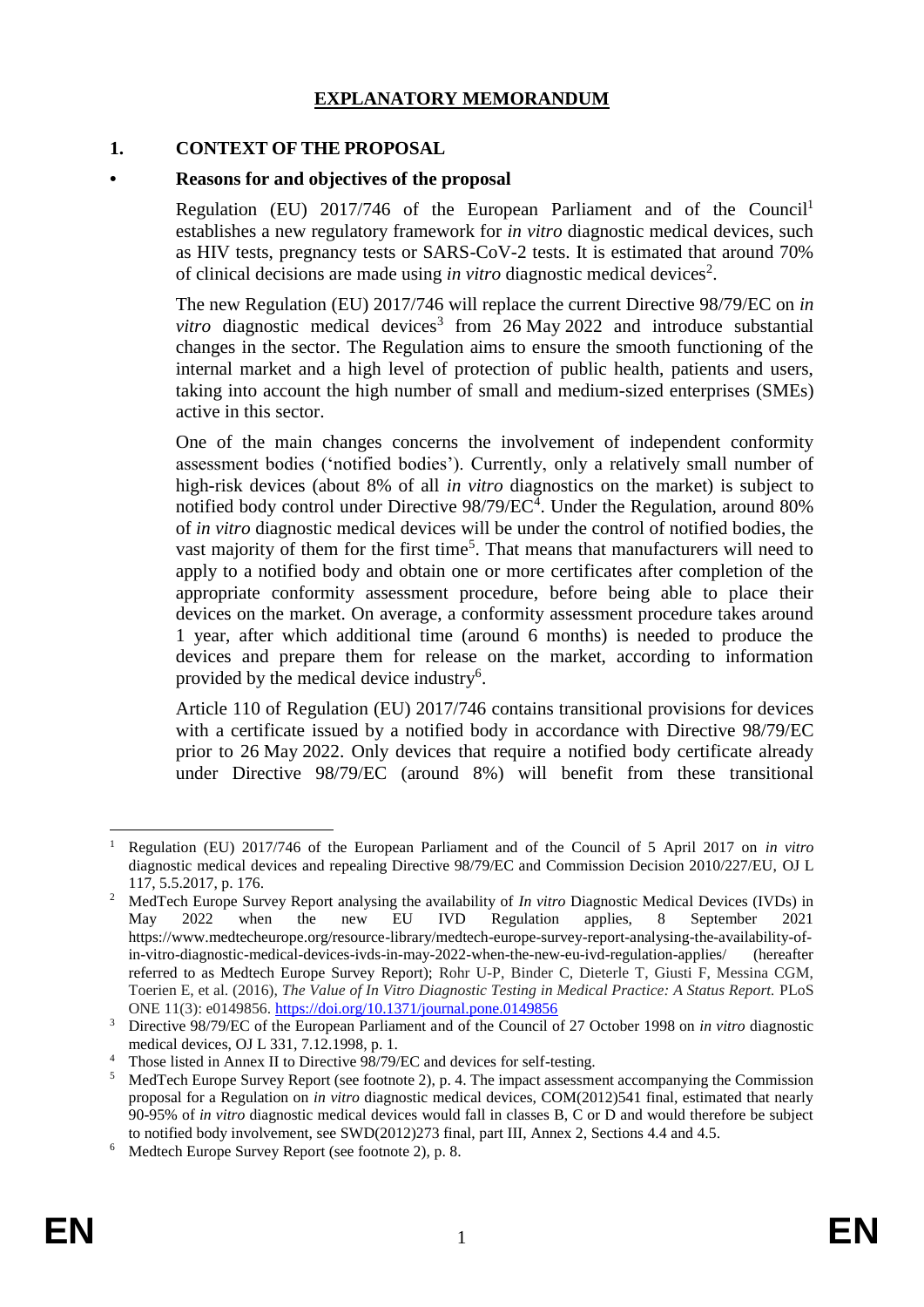provisions. This Commission proposal builds on those existing transitional provisions by extending their scope and timelines.

The COVID-19 pandemic has, on the one hand, confirmed the need for a robust regulatory framework for *in vitro* diagnostic medical devices in the EU. For instance, it has illustrated how essential it is for tests placed on the EU market to be accurate, reliable and safe when detecting the presence of viruses such as SARS-CoV-2.

On the other hand, the COVID-19 pandemic and the associated public health crisis have given rise to additional and unprecedented challenges for the implementation of Regulation (EU) 2017/746. These extraordinary circumstances have demanded substantial additional resources from Member States' competent authorities, health institutions, notified bodies, manufacturers and other economic operators to increase the availability of vitally important medical diagnostics. This was due not only to a shift in priorities, new tasks and a significant workload, but also to induced travel restrictions and quarantine orders.

These extraordinary circumstances have had a significant impact on various areas covered by Regulation (EU) 2017/746. Data on market readiness collected by the European Commission during the first half of  $2021<sup>7</sup>$  show that Member States, health institutions, notified bodies and economic operators will not be in a position to ensure the proper implementation and application of the Regulation from 26 May 2022.

In particular, with only six notified bodies designated<sup>8</sup> so far under Regulation (EU) 2017/746, there is a grave shortage of notified body capacity, making it impossible for manufacturers to conduct the legally required conformity assessment procedures in time. As the currently designated notified bodies are established in only three countries (Germany, France and the Netherlands), the situation is particularly problematic for SMEs established in other Member States, which have a tendency to apply to notified bodies in their own or neighbouring Member States. In addition, due to COVID-19 travel restrictions, notified bodies were not able to carry out the required on-site audits at the manufacturers' premises to verify the manufacturing and other relevant processes<sup>9</sup>. Travel restrictions are still in place in various regions of the EU and still significantly hamper the proper conduct of conformity assessment by notified bodies.

If not addressed, this situation would lead to a significant disruption in the supply of a multitude of *in vitro* diagnostic medical devices on the market both for health institutions and for the public.

<sup>1</sup> 7 In accordance with the Joint implementation and preparedness plan for Regulation (EU) 2017/746 on *in vitro* diagnostic medical devices (see below footnote 16), Commission departments requested regular updates from industry and notified bodies on the preparedness of various stakeholders with the aim of detecting possible barriers that could lead to shortages of devices on the market.

See list of designated notified bodies in the [NANDO \(](https://ec.europa.eu/growth/tools-databases/nando/index.cfm?fuseaction=directive.notifiedbody&dir_id=35)new approach notified and designated organisations) information system. [https://ec.europa.eu/growth/tools](https://ec.europa.eu/growth/tools-databases/nando/index.cfm?fuseaction=directive.notifiedbody&dir_id=35)[databases/nando/index.cfm?fuseaction=directive.notifiedbody&dir\\_id=35](https://ec.europa.eu/growth/tools-databases/nando/index.cfm?fuseaction=directive.notifiedbody&dir_id=35)

<sup>&</sup>lt;sup>9</sup> The Commission Notice on the application of Sections 2.3 and 3.3 of Annex IX to Regulation (EU) 2017/745 and Regulation (EU) 2017/746 with regard to notified bodies' audits performed in the context of quality management system assessment (OJ C 8, 11.1.2021, p.1) addresses the possibility to carry out remote audits instead of on-site audits as temporary extraordinary measures taken in response to the exceptional circumstances of the COVID-19 pandemic.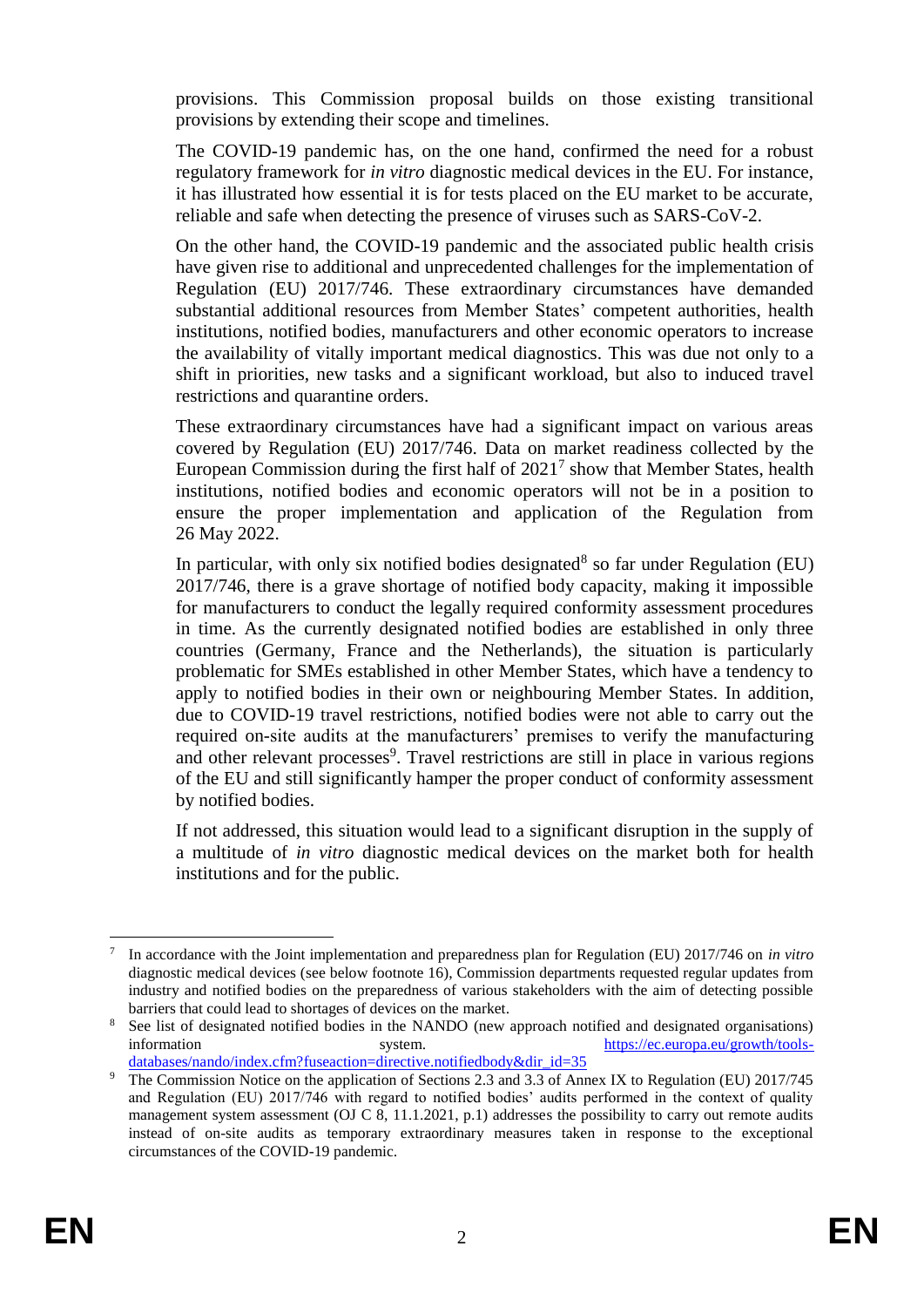The European Parliament, in a cross-party letter of 11 May 2021 signed by several political groups (EPP, S&D, Renew, ECR, GUE/NGL, Greens), and the Council of Health Ministers (EPSCO) of 15 June  $2021^{10}$ , called on the Commission to present an urgent legislative proposal to smooth the transition to the new regulatory framework and to ensure the availability of *in vitro* diagnostic medical devices on the EU market. Stakeholders representing the medical device industry, notified bodies, healthcare professionals and researchers in the field of clinical chemistry and laboratory medicine, and not-for-profit blood establishments also called for urgent action.

The Commission recognises the need to ensure both a high level of safety and performance of devices, and their availability on the EU market. The proposal therefore aims to extend the existing transitional period for devices covered by a certificate issued under Directive 98/79/EC and to introduce tailored transitional periods for devices that have to undergo a conformity assessment involving notified bodies for the first time under Regulation (EU) 2017/746. As, since its outbreak, many health institutions, in particular hospitals, have had to focus all their efforts on dealing with COVID-19, the Commission proposes to also introduce a transitional period for the requirements for devices manufactured and used within the same health institution ('in-house devices'). This will give health institutions extra time to comply with the new requirements and ensure that in-house tests, which are often essential –especially for rare diseases, can continue to be developed in clinical laboratories<sup>11</sup>.

## **• Consistency with existing policy provisions in the policy area**

Regulation (EU) 2017/746 was adopted together with Regulation (EU) 2017/745 on medical devices<sup>12</sup>. In April 2020, due to the extraordinary circumstances caused by the COVID-19 pandemic and to prevent shortages or delays in the supply of medical devices needed for patients and healthcare professionals, the European Parliament and the Council adopted a Regulation<sup>13</sup> postponing the date of application of Regulation (EU) 2017/745 by 1 year until 26 May 2021, keeping the end date of the transitional period for the validity of certain EC declarations of conformity and notified body certificates issued under the repealed Directives 90/385/EEC and 93/42/EEC as 26 May 2024.

For Regulation (EU) 2017/746, postponing the date of application by 1 year would not resolve the challenges linked to its implementation. As the main challenge to

1

<sup>&</sup>lt;sup>10</sup> See point 29 of the Council Conclusions on Access to medicines and medical devices for a stronger and resilient EU, approved by the Council (EPSCO) at its meeting of 15 June 2021, 9750/21.

<sup>&</sup>lt;sup>11</sup> According to a study conducted at the university hospital (UZ) Leuven (Belgium), 47% tests used by the clinical laboratory are in house tests, 42% are CE marked tests and 11% are modified or off-label CE marked tests. However nearly 98% of the results were generated with CE marked tests. See Vermeersch P, Van Aelst T, Dequeker EMC. The new IVD Regulation 2017/746: a case study at a large university hospital laboratory in Belgium demonstrates the need for clarification on the degrees of freedom laboratories have to use labdeveloped tests to improve patient care. Clin Chem Lab Med. 2020 Jul 21;59(1):101-106. doi: 10.1515/cclm-2020-0804. PMID: 32692695.

<sup>&</sup>lt;sup>12</sup> Regulation (EU) 2017/745 of the European Parliament and of the Council of 5 April 2017 on medical devices, amending Directive 2001/83/EC, Regulation (EC) No 178/2002 and Regulation (EC) No 1223/2009 and repealing Council Directives 90/385/EEC and 93/42/EEC, OJ L 117, 5.5.2017, p. 1.

<sup>&</sup>lt;sup>13</sup> Regulation (EU) 2020/561 of the European Parliament and of the Council of 23 April 2020 amending Regulation (EU) 2017/745 on medical devices, as regards the dates of application of certain of its provisions, OJ L 130, 24.4.2020, p. 18.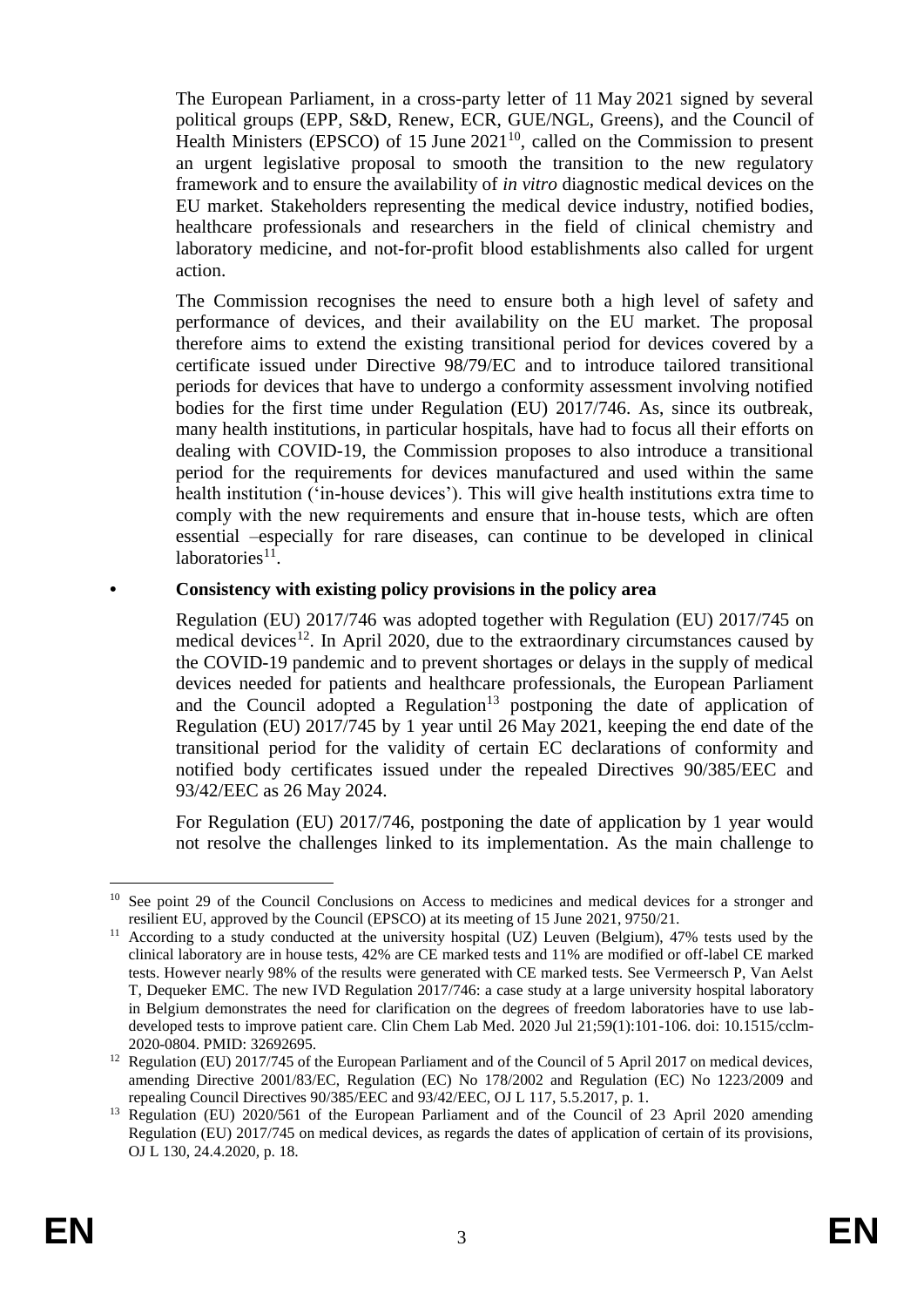market readiness is the limited notified body capacity, the number of devices that need to undergo a conformity assessment involving a notified body should be spread over a longer period, allowing for a gradual phase-in of the new Regulation's requirements while prioritising high-risk *in vitro* diagnostics. This can be achieved by amending Article 110 of the Regulation on transitional provisions, providing a period for existing higher risk class devices that is shorter than the one for existing lower risk class devices. At the same time, the existing transitional period for devices covered by notified body certificates issued under Directive 98/79/EC should be extended by 1 year until 26 May 2025. This will avoid that the transitional periods under Regulation (EU) 2017/745 and Regulation (EU) 2017/746 end at the same time and lessen the strain on Member States' competent authorities, notified bodies, manufacturers, health institutions and other actors who deal with both medical devices and *in vitro* diagnostics.

# **2. LEGAL BASIS, SUBSIDIARITY AND PROPORTIONALITY**

# **• Legal basis**

The proposal is based on Articles 114 and 168(4)(c) of the Treaty on the Functioning of the European Union (TFEU).

# **• Subsidiarity**

According to the principle of subsidiarity, EU action may only be taken if the envisaged aims cannot be achieved by Member States alone. The legislation being amended was adopted at EU level in line with the subsidiarity principle and any amendment must be made through an act adopted by the EU legislators. In the case of the current proposal for an amendment, EU action is required to avoid any potential disruption in the supply of devices, to ensure the smooth functioning of the internal market, and to ensure a high level of health protection for patients and users.

# **• Proportionality**

The proposed EU action is necessary to ensure that all involved parties fully implement and apply Regulation (EU) 2017/746, taking into account the magnitude of the COVID-19 pandemic and the associated public health crisis. The proposed amendments aim to ensure that the intended purpose of Regulation (EU) 2017/746 can be attained. That purpose is to establish a robust, transparent, predictable and sustainable regulatory framework for *in vitro* diagnostic medical devices, which guarantees a high level of protection of public health and patient safety and the smooth functioning of the internal market for such devices.

The proposal maintains the objective of Regulation (EU) 2017/746 to ensure a high level of safety and performance of devices by enhancing their oversight by notified bodies and, in the case of in-house devices, by setting uniform requirements for health institutions. It only provides for the necessary additional time to achieve this objective. The proposal is proportionate in that it aims to address the main problem, i.e. that due to shortage of notified body capacity a large number of existing *in vitro* diagnostics may disappear from the market. Therefore, the proposed amendments are limited to allowing a gradual phase-in of the requirements, without altering the substance of Regulation (EU) 2017/746. They focus on existing devices that need notified body involvement and on in-house devices. The proposed amendments will not delay the application of the Regulation to CE marked *in vitro* diagnostic medical devices that do not require the involvement of a notified body (i.e. class A non-sterile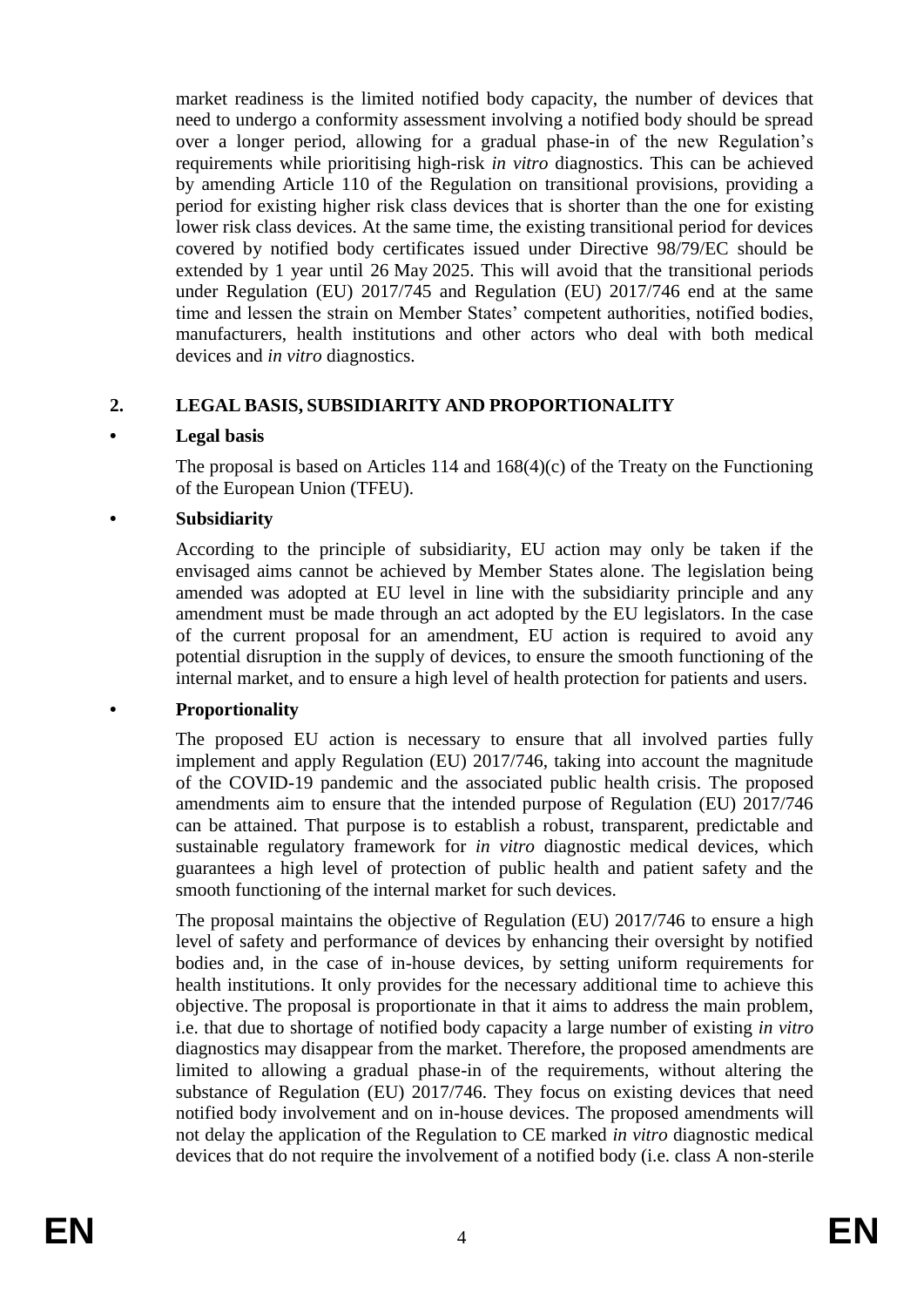devices which represent around 20% of the market<sup>14</sup>) and to 'new' *in vitro* diagnostics (i.e. those not covered by a certificate or declaration of conformity issued under Directive 98/79/EC). Regulation (EU) 2017/746 is envisaged to apply in full to those devices from 26 May 2022.

The Commission proposes to differentiate between higher (i.e. class D and C devices) and lower (i.e. class B and A sterile devices) risk devices, with shorter transition periods for higher risk devices and longer periods for lower risk ones. This approach aims to balance the available notified body capacity with high level of public health protection.

It also takes into consideration the interest of notified bodies to continue receiving applications for certification, rewarding the investment they have made to be designated under Regulation (EU) 2017/746.

#### **• Choice of the instrument**

The proposed act is a Regulation to be adopted by the European Parliament and the Council, given that the act to be be amended is a Regulation adopted by the European Parliament and the Council.

### **3. RESULTS OF EX-POST EVALUATIONS, STAKEHOLDER CONSULTATIONS AND IMPACT ASSESSMENTS**

This proposal is not accompanied by a separate impact assessment, as an impact assessment was already carried out when preparing Regulation (EU) 2017/746. This proposal does not alter Regulation (EU) 2017/746 in substance and does not impose new obligations on the concerned parties. It primarily aims to amend the transitional provisions, allowing for a progressive rollout of the Regulation's requirements, for exceptional reasons in the context of the COVID-19 pandemic.

The exceptional circumstances and the need to act quickly to ensure certainty ahead of the Regulation's application date did not allow for a broad public consultation. The Commission therefore collected the necessary input from Member States and stakeholders through targeted exchanges.

In cooperation with the Medical Device Coordination Group  $(MDCG)^{15}$ , the Commission's Directorate-General for Health and Food Safety (DG SANTE) drew up a joint implementation plan<sup>16</sup> identifying essential and high-priority actions for the implementation of Regulation (EU) 2017/746. The plan includes monitoring activities and contingency planning to address potential bottlenecks and other transitional issues. The plan will be continuously implemented and updated, also after the adoption of the proposed amendment to Regulation (EU) 2017/746.

<sup>1</sup> <sup>14</sup> MedTech Europe Survey Report, see footnote 2.

<sup>&</sup>lt;sup>15</sup> The MDCG has been established by Article 103 of Regulation (EU) 2017/745. It is composed of representatives appointed by Member States and chaired by a representative of the Commission. The MDCG is listed in the Commission's register of expert groups with the code X03565. [https://ec.europa.eu/transparency/expert-groups-register/screen/expert](https://ec.europa.eu/transparency/expert-groups-register/screen/expert-groups/consult?lang=en&groupID=3565)[groups/consult?lang=en&groupID=3565](https://ec.europa.eu/transparency/expert-groups-register/screen/expert-groups/consult?lang=en&groupID=3565)

<sup>&</sup>lt;sup>16</sup> Joint implementation and preparedness plan for Regulation (EU) 2017/746 on *in vitro* diagnostic medical devices (IVDR) (June 2021). [https://ec.europa.eu/health/sites/default/files/md\\_sector/docs/md\\_joint-impl](https://ec.europa.eu/health/sites/default/files/md_sector/docs/md_joint-impl-plan_en.pdf)[plan\\_en.pdf.](https://ec.europa.eu/health/sites/default/files/md_sector/docs/md_joint-impl-plan_en.pdf)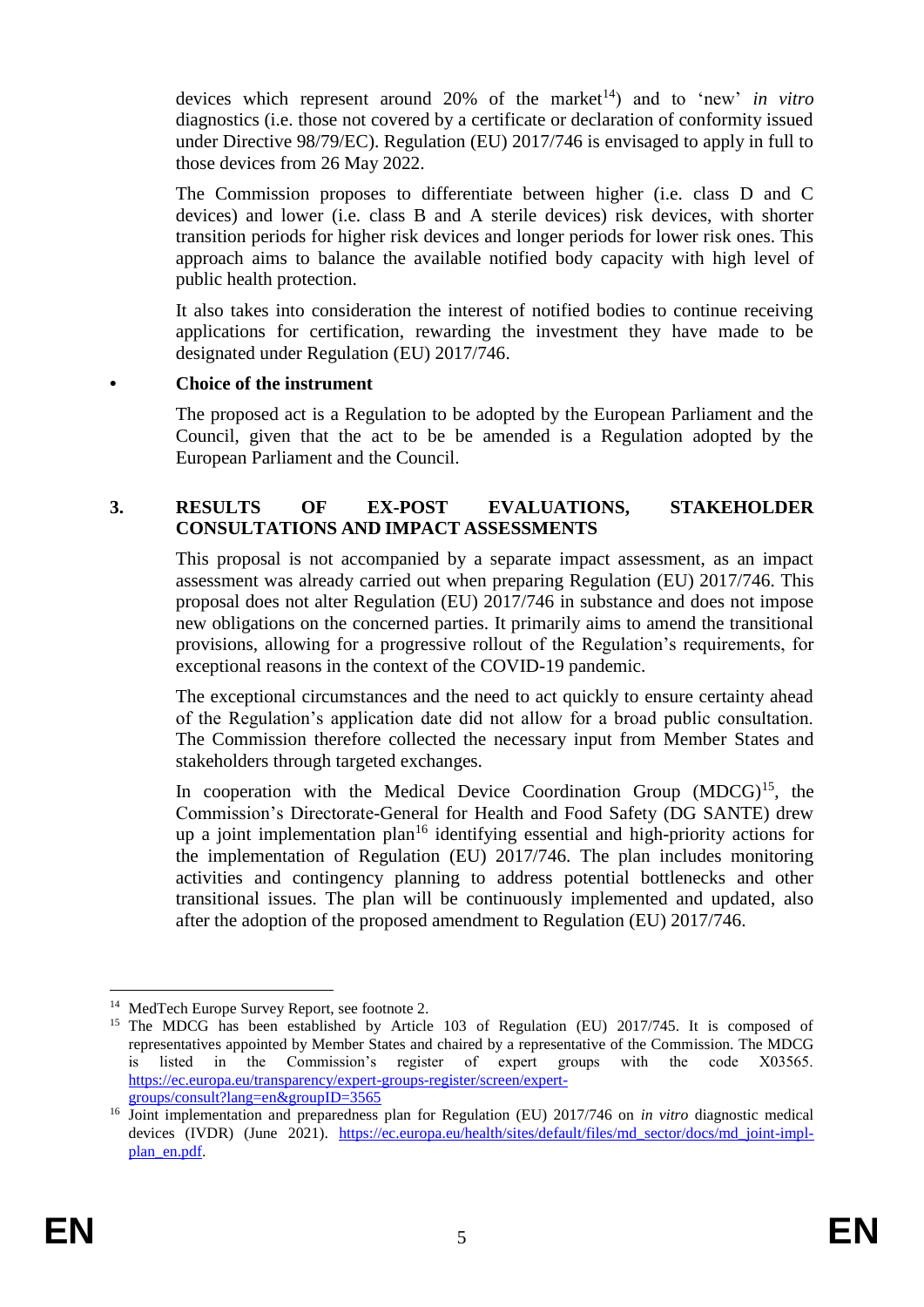The market surveys conducted in 2021 demonstrated the need for legislative action. Data available to the Commission, provided by notified bodies and by the trade association MedTech Europe, covering around 90% of the *in vitro* diagnostic market revenue, showed the following situation:

| Directive 98/79/EC                                                                                                                                                                                                                                    | Regulation (EU) 2017/746                                                                                                                                                                                                                                                                                                                                                                                                                                                                                      |
|-------------------------------------------------------------------------------------------------------------------------------------------------------------------------------------------------------------------------------------------------------|---------------------------------------------------------------------------------------------------------------------------------------------------------------------------------------------------------------------------------------------------------------------------------------------------------------------------------------------------------------------------------------------------------------------------------------------------------------------------------------------------------------|
| around 40 000 different in vitro diagnostic<br>medical devices available on the market                                                                                                                                                                | around 31 000 different in vitro diagnostic<br>medical devices expected to be available on<br>the market (the industry expects that nearly<br>9 000 devices currently available on the<br>market will not be CE marked under<br>Regulation (EU) 2017/746, which would be a<br>drop of $22\%$ )                                                                                                                                                                                                                |
| around 3 300 <i>in vitro</i> diagnostic medical<br>devices needed the involvement of a notified<br>body (i.e. about 8% of IVDs on the market)<br>around 2500 IVDs falling under<br>Annex II to Directive 98/79/EC<br>around 800 IVDs for self-testing | over 24 000 <i>in vitro</i> diagnostic medical<br>devices will need the involvement of a<br>notified body (i.e. about 78% of all IVDs<br>expected to enter the market)<br>around 1 200 class D IVDs $(=4\%)$<br>around 7 860 class C IVDs $(=25\%)$<br>$\bullet$<br>around 14 890 class B IVDs $(=49\%)$<br>٠<br>around 340 class A sterile IVDs<br>$(=0.01\%)$                                                                                                                                               |
| 1 545 certificates issued by notified bodies                                                                                                                                                                                                          | 31 certificates issued by notified bodies<br>covering roughly 1 300 devices (mainly class<br>B and C devices; no certificates issued for<br>class D devices) <sup>17</sup> ;<br>around 520 applications for certification<br>received by notified bodies covering roughly<br>9 600 devices (mainly class B and C devices);<br>for about 95% of IVDs requiring the<br>involvement of a notified body certificates<br>are yet to be issued, including for all class D<br>devices<br>(state of play $9.9.2021$ ) |
| 22 notified bodies designated (18 after UK's<br>withdrawal from the EU)                                                                                                                                                                               | 6 notified bodies designated, 11 applications<br>pending (September 2021)                                                                                                                                                                                                                                                                                                                                                                                                                                     |

<sup>1</sup> <sup>17</sup> The MedTech Europe Survey Report states that 2 848 *in vitro* diagnostic medical devices were covered by certificates, including 156 class D devices, 1 491 class C devices, 1 220 class B devices and 11 class A sterile devices.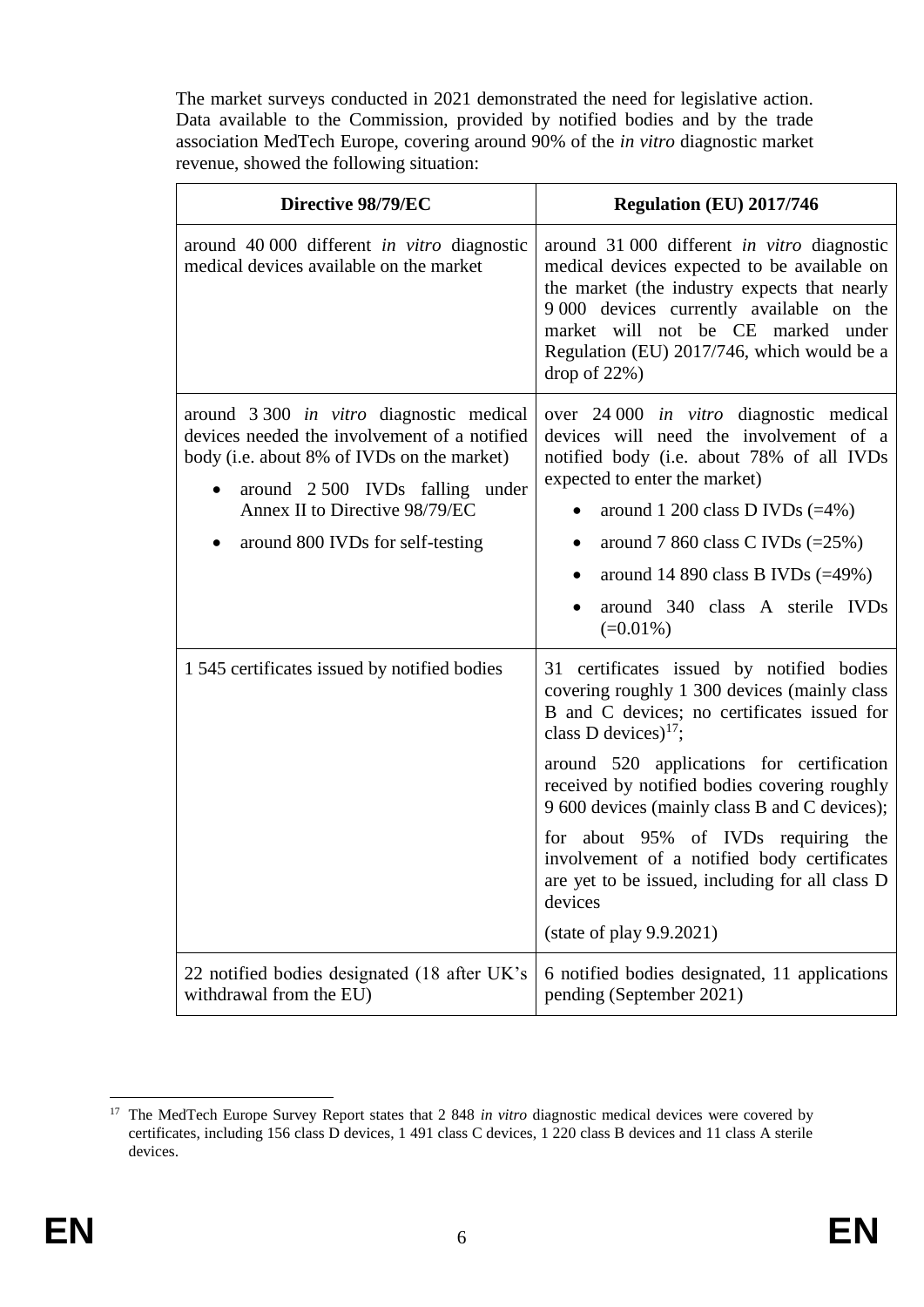On 28 January and 27 July 2021, DG SANTE organised meetings with the MDCG to discuss the joint implementation plan, in particular the challenges to implementing the Regulation and the most suitable approach to take for a legislative initiative.

In addition to the regular exchanges with stakeholders throughout the year, targeted discussions on a possible legislative initiative were held in September 2021 with representatives of notified bodies, the European medical device industry, health institutions, health professionals, laboratories, patients and consumers.

Comments received from all those involved have been considered and taken into account to the extent possible while balancing various interests at stake.

The Commission will continue to closely monitor the developments and the impact of the proposed amendments on the market. It will also consult with the MDCG and stakeholders about the need for complementary actions.

## **4. BUDGETARY IMPLICATIONS**

The proposed action has no budgetary implications.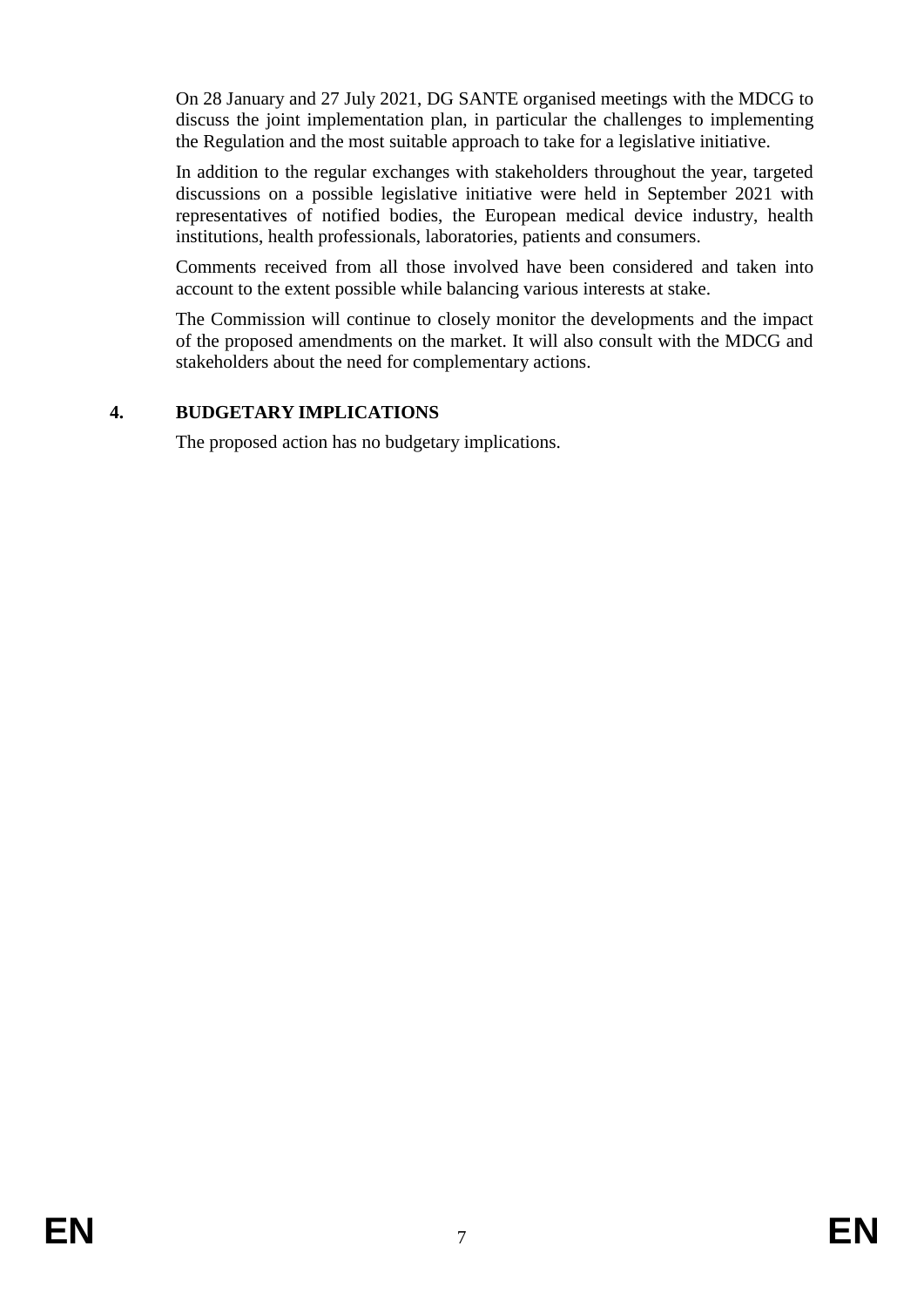2021/0323 (COD)

Proposal for a

# **REGULATION OF THE EUROPEAN PARLIAMENT AND OF THE COUNCIL**

### **amending Regulation (EU) 2017/746 as regards transitional provisions for certain** *in vitro* **diagnostic medical devices and deferred application of requirements for in-house devices**

(Text with EEA relevance)

# THE EUROPEAN PARLIAMENT AND THE COUNCIL OF THE EUROPEAN UNION,

Having regard to the Treaty on the Functioning of the European Union, and in particular Article 114 and Article 168(4), point (c), thereof,

Having regard to the proposal from the European Commission,

After transmission of the draft legislative act to the national parliaments,

After consulting the European Economic and Social Committee,

After consulting the Committee of the Regions,

Acting in accordance with the ordinary legislative procedure,

Whereas:

- (1) Regulation (EU)  $2017/746$  of the European Parliament and of the Council<sup>1</sup> establishes a new regulatory framework to ensure the smooth functioning of the internal market as regards *in vitro* diagnostic medical devices covered by that Regulation, taking as a base a high level of protection of health for patients and users, and taking into account the small- and medium-sized enterprises that are active in this sector. At the same time, Regulation (EU) 2017/746 sets high standards of quality and safety for *in vitro* diagnostic medical devices in order to meet common safety concerns as regards such devices. Furthermore, Regulation (EU) 2017/746 significantly reinforces key elements of the existing regulatory approach in Directive 98/79/EC of the European Parliament and of the Council 2 , such as the supervision of notified bodies, conformity assessment procedures, performance evaluation and performance studies, vigilance and market surveillance, whilst introducing provisions ensuring transparency and traceability regarding *in vitro* diagnostic medical devices.
- (2) The COVID-19 pandemic and the associated public health crisis presented and still presents an unprecedented challenge to Member States and constitutes an immense burden for national authorities, health institutions, Union citizens, notified bodies and economic operators. The public health crisis has created extraordinary circumstances

 $\mathbf{1}$ <sup>1</sup> Regulation (EU) 2017/746 of the European Parliament and of the Council of 5 April 2017 on *in vitro* diagnostic medical devices and repealing Directive 98/79/EC and Commission Decision 2010/227/EU (OJ L 117 5.5.2017, p. 176).

<sup>2</sup> Directive 98/79/EC of the European Parliament and of the Council of 27 October 1998 on *in vitro* diagnostic medical devices (OJ  $\overline{L}$  331, 7.12.1998, p. 1).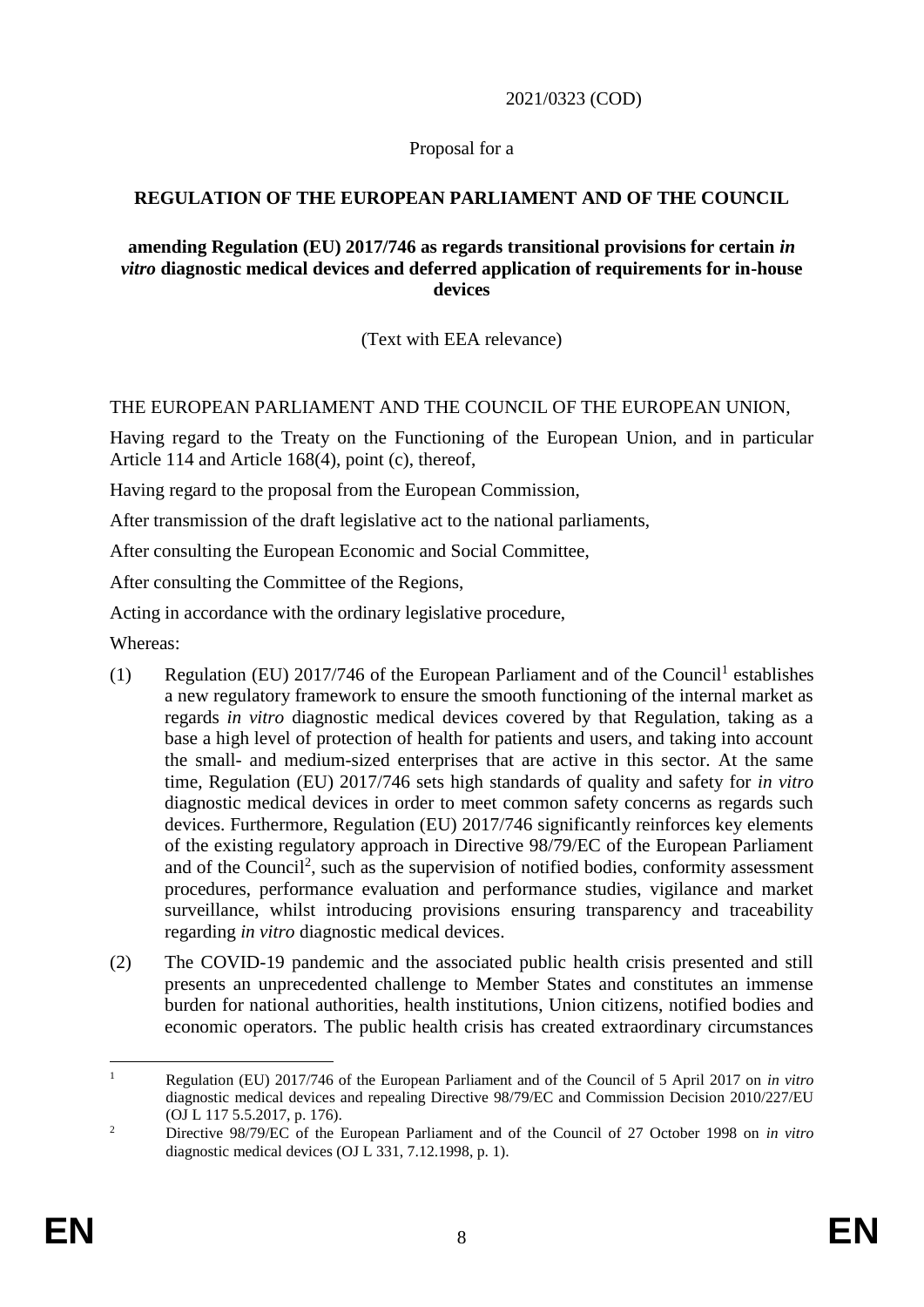that demand substantial additional resources, as well as increased availability of vitally important *in vitro* diagnostic medical devices, that could not reasonably have been anticipated at the time of adoption of Regulation (EU) 2017/746. Those extraordinary circumstances have a significant impact on various areas covered by that Regulation, such as the designation and work of notified bodies and the placing on the market and making available on the market of *in vitro* diagnostic medical devices in the Union.

- (3) *In vitro* diagnostic medical devices are essential for the health and safety of Union citizens and SARS-CoV-2 tests, in particular, are vital for the fight against the pandemic. Therefore, it is necessary to ensure an uninterrupted market supply of such devices in the Union.
- (4) Given the unprecedented magnitude of the current challenges, the additional resources needed from Member States, notified bodies, economic operators, health institutions and other relevant parties in order to fight the COVID-19 pandemic and the current limited capacity of notified bodies, and taking into account the complexity of Regulation (EU) 2017/746, it is very likely that Member States, health institutions, notified bodies, economic operators and other relevant parties will not be in a position to ensure the proper implementation and full application of that Regulation from 26 May 2022 as laid down therein.
- (5) Moreover, the current transitional period provided for in Regulation (EU) 2017/746 regarding the validity of certificates issued by notified bodies for *in vitro* diagnostic medical devices under Directive 98/79/EC will end on the same day as the transitional period provided for in Regulation (EU) 2017/745 of the European Parliament and of the Council<sup>3</sup> regarding the validity of certain EC declarations of conformity and certificates issued by notified bodies for medical devices under the repealed Council Directives  $90/385/EEC<sup>4</sup>$  and  $93/42/EEC<sup>5</sup>$ , that is on 26 May 2024. This puts a strain on actors who deal with both medical devices and *in vitro* diagnostic medical devices.
- (6) In order to ensure the smooth functioning of the internal market and a high level of protection of public health and patient safety, as well as to provide legal certainty and avoid potential market disruption, it is necessary to extend the transitional periods laid down in Regulation (EU) 2017/746 for devices covered by certificates issued by notified bodies under Directive 98/79/EC. For the same reasons, it is also necessary to provide a sufficient transitional period for devices which are to undergo conformity assessment involving a notified body for the first time under Regulation (EU) 2017/746.
- (7) For the period of time needed to expand the capacity of notified bodies, a balance should be struck between the limited available capacity and a high level of public health protection. Therefore, the transitional periods for *in vitro* diagnostic medical devices that are to undergo conformity assessment involving a notified body for the first time under Regulation (EU) 2017/746 should differentiate between higher and lower risk devices. The length of the transitional period should depend on the risk

<sup>1</sup> <sup>3</sup> Regulation (EU) 2017/745 of the European Parliament and of the Council of 5 April 2017 on medical devices, amending Directive 2001/83/EC, Regulation (EC) No 178/2002 and Regulation (EC) No 1223/2009 and repealing Council Directives 90/385/EEC and 93/42/EEC (OJ L 117, 5.5.2017, p. 1).

<sup>&</sup>lt;sup>4</sup> Council Directive 90/385/EEC of 20 June 1990 on the approximation of the laws of the Member States relating to active implantable medical devices (OJ L 189, 20.7.1990, p. 17).

<sup>&</sup>lt;sup>5</sup> Council Directive 93/42/EEC of 14 June 1993 concerning medical devices (OJ L 169, 12.7.1993, p.1).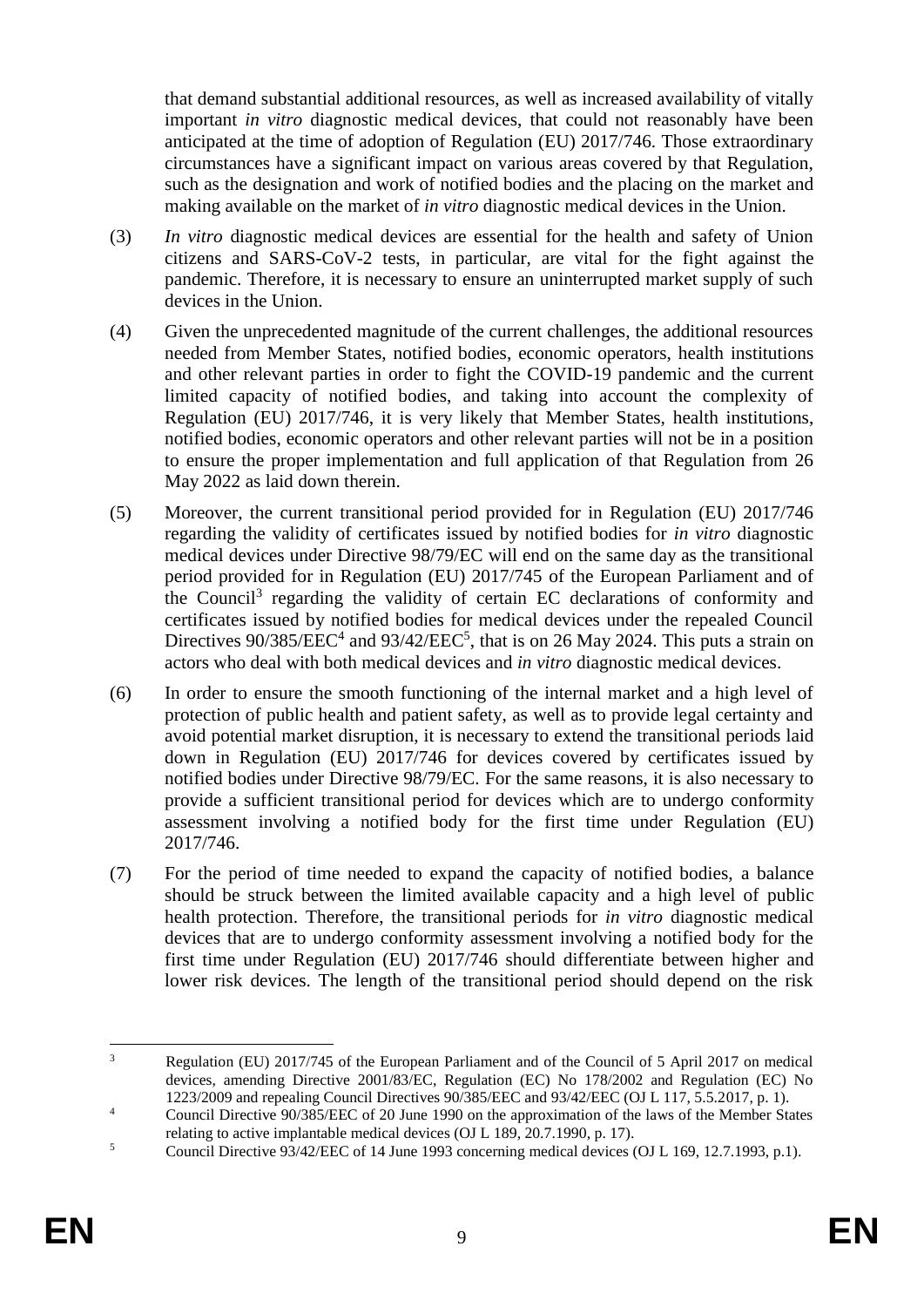class of the device concerned so that the period is shorter for devices of a higher risk and longer for devices of a lower risk class.

- (8) In order to allow *in vitro* diagnostic medical devices which are placed on the market in accordance with the transitional provisions laid down in this Regulation sufficient time to be further made available on the market, including to be supplied to the end users, or to be put into service, the sell-off date provided for in Regulation (EU) 2017/746 should be adapted to take into account the additional transitional periods.
- (9) Having regard to the resources required from health institutions in the fight against the COVID-19 pandemic, those institutions should be given additional time to prepare for the specific requirements laid down in Regulation (EU) 2017/746 for the manufacture and use of devices within the same health institution ('in-house devices'). The application of those requirements should therefore be deferred. As the health institutions will need a complete overview of CE marked *in vitro* diagnostic medical devices available on the market, the requirement to provide justification that the target patient group's needs cannot be met, or cannot be met at the appropriate level of performance, by a device available on the market should not become applicable until the transitional periods laid down in this Regulation have ended.
- (10) Regulation (EU) 2017/746 should therefore be amended accordingly.
- (11) Since the objectives of this Regulation, namely to extend the transitional periods set out in Regulation (EU) 2017/746, to introduce additional transitional provisions in that Regulation and to defer the application of the provisions of that Regulation concerning in-house devices, cannot be sufficiently achieved by the Member States but can rather, by reason of their scale and effects, be better achieved at Union level, the Union may adopt measures, in accordance with the principle of subsidiarity as set out in Article 5 of the Treaty on European Union ('TEU'). In accordance with the principle of proportionality as set out in that Article, this Regulation does not go beyond what is necessary in order to achieve those objectives.
- (12) The adoption of this Regulation takes place under exceptional circumstances arising from the COVID-19 pandemic and the associated public health crisis. To attain the intended effect of amending Regulation (EU) 2017/746 as regards the transitional periods and the date of application of the provisions on in-house devices, in particular in view of providing legal certainty for economic operators, it is necessary for this Regulation to enter into force before 26 May 2022. It was therefore considered appropriate to provide for an exception to the eight-week period referred to in Article 4 of Protocol No 1 on the role of national Parliaments in the European Union, annexed to the TEU, to the Treaty on the Functioning of the European Union and to the Treaty establishing the European Atomic Energy Community.
- (13) In light of the overriding need to immediately address the public health crisis associated with the COVID-19 pandemic, this Regulation should enter into force as a matter of urgency on the day of its publication in the *Official Journal of the European Union*,

HAVE ADOPTED THIS REGULATION:

#### *Article 1*

Regulation (EU) 2017/746 is amended as follows:

(1) Article 110 is amended as follows: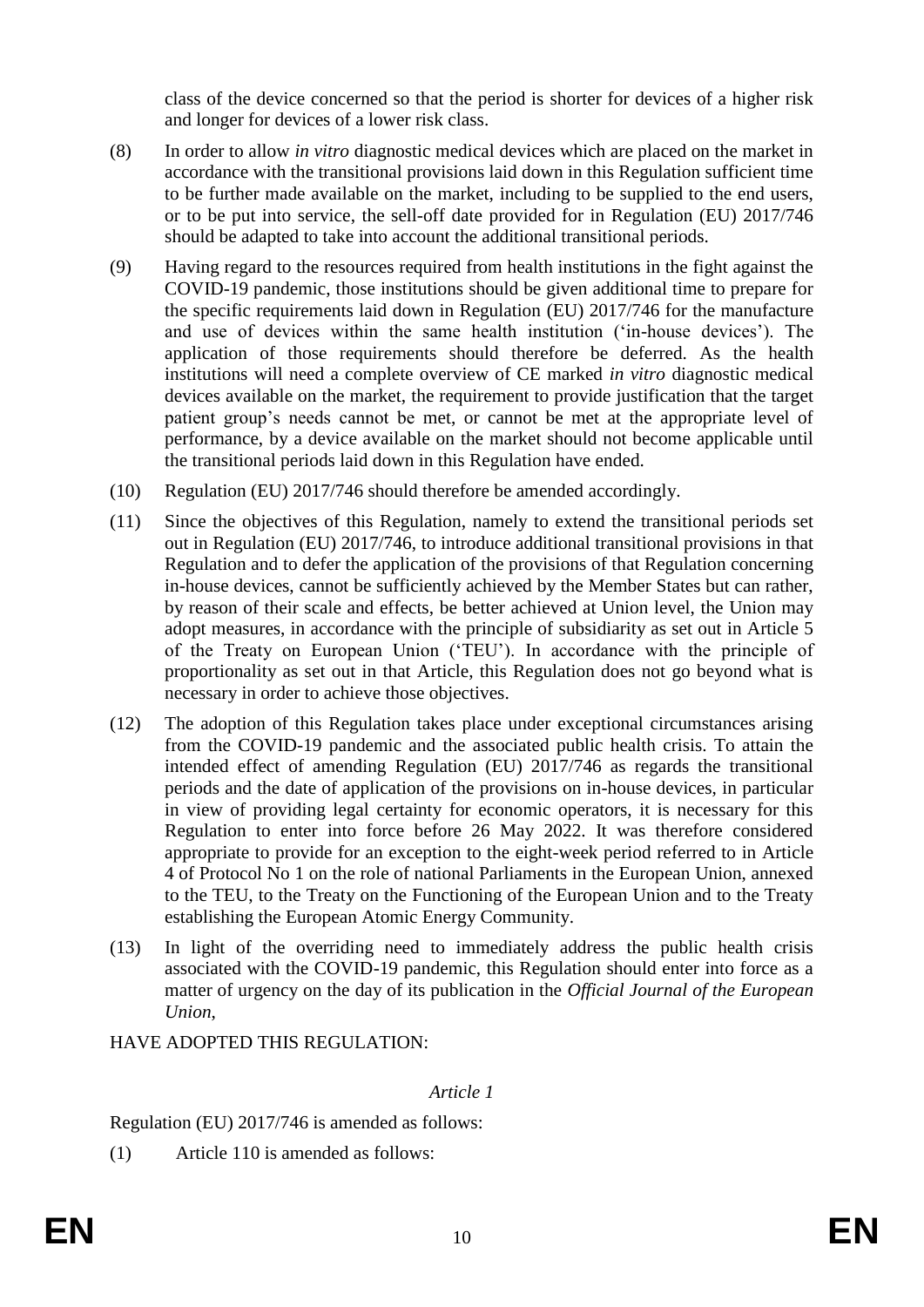- (a) paragraph 2 is amended as follows:
	- (i) in the first subparagraph, the date '27 May 2024' is replaced by '27 May 2025';
	- (ii) in the second subparagraph, the date '27 May 2024' is replaced by '27 May 2025';
- (b) paragraphs 3 and 4 are replaced by the following:
	- '3. By way of derogation from Article 5 of this Regulation, the devices referred to in the second and third subparagraphs of this paragraph may be placed on the market or put into service until the dates set out in those subparagraphs, provided that from the date of application of this Regulation they continue to comply with Directive 98/79/EC and provided that there are no significant changes in the design and intended purpose.

Devices with a certificate that was issued in accordance with Directive 98/79/EC and which is valid by virtue of paragraph 2 of this Article may be placed on the market or put into service until 26 May 2025.

Devices for which the conformity assessment procedure pursuant to Directive 98/79/EC did not require the involvement of a notified body, for which a declaration of conformity was drawn up prior to 26 May 2022 in accordance with that Directive and for which the conformity assessment procedure pursuant to this Regulation requires the involvement of a notified body, may be placed on the market or put into service until the following dates:

- (a) 26 May 2025 for class D devices;
- (b) 26 May 2026 for class C devices;
- (c) 26 May 2027 for class B devices;
- (d) 26 May 2027 for class A devices placed on the market in sterile condition.

However, the requirements of this Regulation relating to post-market surveillance, market surveillance, vigilance, registration of economic operators and of devices shall apply to devices referred to in the first, second and third subparagraph instead of the corresponding requirements in Directive 98/79/EC.

Without prejudice to Chapter IV and paragraph 1 of this Article, the notified body that issued the certificate referred to in the second subparagraph of this paragraph shall continue to be responsible for the appropriate surveillance in respect of all applicable requirements relating to the devices it has certified.

4. Devices lawfully placed on the market pursuant to Directive 98/79/EC prior to 26 May 2022 may continue to be made available on the market or put into service until 26 May 2025.

Devices lawfully placed on the market from 26 May 2022 pursuant to paragraph 3 of this Article may continue to be made available on the market or put into service until the following dates: